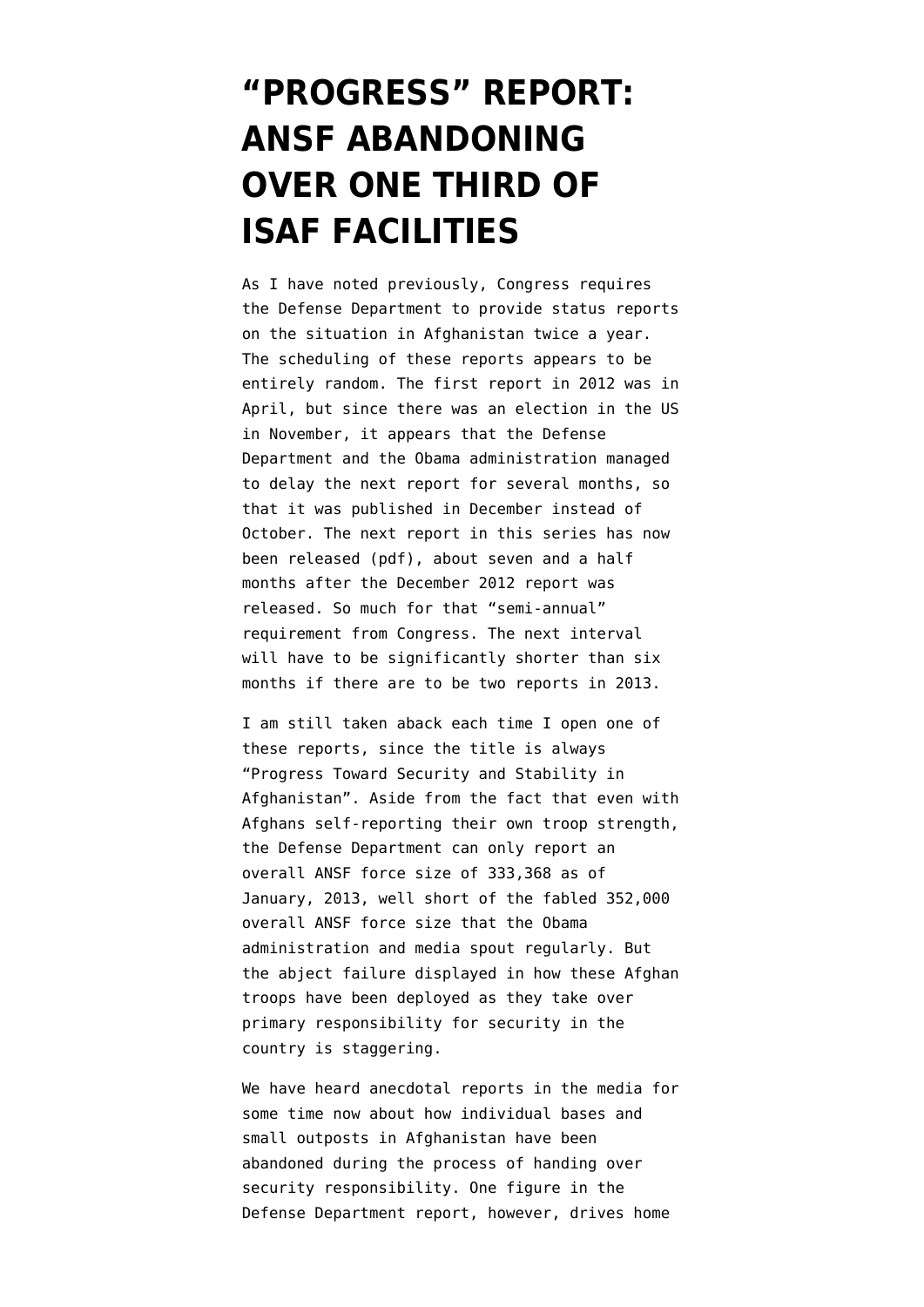just how widespread the process of abandoning facilities has become:



Many bases are being abandoned in Afghanistan as Afghans take over primary security responsibility.

Note that ISAF starts off with more or less 800 facilities at the beginning of 2011. At the end of the graph, ISAF appears to be in charge of only about 175 facilities and yet the ANSF has only taken over 400 facilities. That leaves between 200 and 225 facilities abandoned, presumably because the ANSF cannot defend them. In other words, of the over 600 facilities ISAF has withdrawn from, less than two thirds of them can be defended or maintained by Afghan forces.

And keep in mind that this is not a problem of number of personnel. In fact, ANSF force size, at least as reported by Afghanistan and ISAF, is more than twice the troop size ISAF has ever had in-country:



Figure One: ANSF and ISAF personnel, January 2010 - March 2013.

Afghanistan has more than twice as many troops